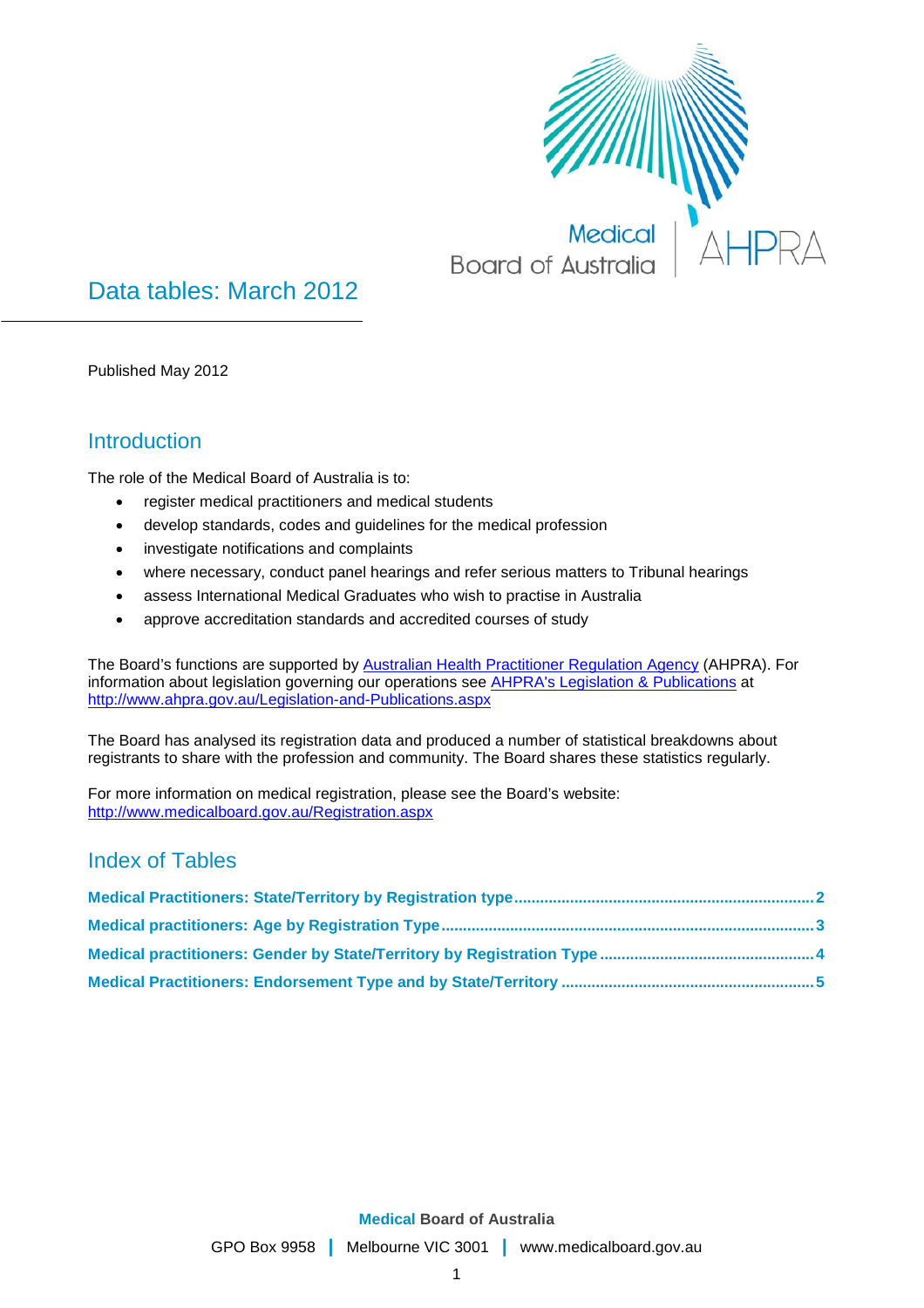## **Medical Practitioners: State/Territory by Registration type**

| <b>State</b>      | <b>Provisional</b> | <b>General</b> | <b>General</b><br>and<br><b>Specialist</b> | <b>Specialist</b> | <b>Provisional</b><br>and<br><b>Specialist</b> |                 | <b>Limited</b>         |                                  | <b>Limited</b><br>(Public<br>Interest -<br><b>Occasional</b><br><b>Practice)</b> | Non-<br>practising | <b>Total</b>   | $%$ by<br><b>State</b> |        |
|-------------------|--------------------|----------------|--------------------------------------------|-------------------|------------------------------------------------|-----------------|------------------------|----------------------------------|----------------------------------------------------------------------------------|--------------------|----------------|------------------------|--------|
|                   |                    |                |                                            |                   |                                                | Area of<br>need | Postgrad /<br>training | <b>Public</b><br><b>Interest</b> | Teaching /<br>research                                                           |                    |                |                        |        |
| <b>ACT</b>        | 77                 | 520            | 859                                        | 115               | 1                                              | 19              | 85                     |                                  |                                                                                  | 46                 | 33             | 1,757                  | 1.92%  |
| <b>NSW</b>        | 973                | 8,263          | 15,344                                     | 1,304             |                                                | 176             | 1,440                  |                                  | ⇁                                                                                | 649                | 565            | 28,722                 | 31.44% |
| <b>NT</b>         | 41                 | 334            | 344                                        | 88                |                                                | 110             | 9                      |                                  |                                                                                  |                    | $\overline{2}$ | 928                    | 1.02%  |
| <b>QLD</b>        | 736                | 5,452          | 8,189                                      | 1,620             |                                                | 930             | 227                    |                                  | 6                                                                                | 177                | 211            | 17,548                 | 19.21% |
| <b>SA</b>         | 269                | 1,934          | 3,862                                      | 381               |                                                | 118             | 415                    |                                  |                                                                                  | $\overline{2}$     | 124            | 7,107                  | 7.78%  |
| <b>TAS</b>        | 76                 | 513            | 1,036                                      | 174               |                                                | 83              | 86                     |                                  |                                                                                  | 48                 | 26             | 2,044                  | 2.24%  |
| VIC               | 764                | 6,356          | 11,929                                     | 1,219             |                                                | 279             | 1,037                  | 4                                | 5                                                                                | $\overline{7}$     | 499            | 22,099                 | 24.19% |
| <b>WA</b>         | 310                | 2,344          | 3,907                                      | 821               |                                                | 713             | 173                    | 6                                | 3                                                                                | 301                | 189            | 8,767                  | 9.60%  |
| <b>Not Stated</b> |                    | 704            | 610                                        | 290               |                                                | 8               | 14                     |                                  |                                                                                  | 14                 | 742            | 2,382                  | 2.61%  |
| Total             | 3,246              | 26,420         | 46,080                                     | 6,012             |                                                | 2,436           | 3,486                  | 14                               | 24                                                                               | 1,244              | 2,391          | 91,354                 |        |

<span id="page-1-0"></span>

**% By State**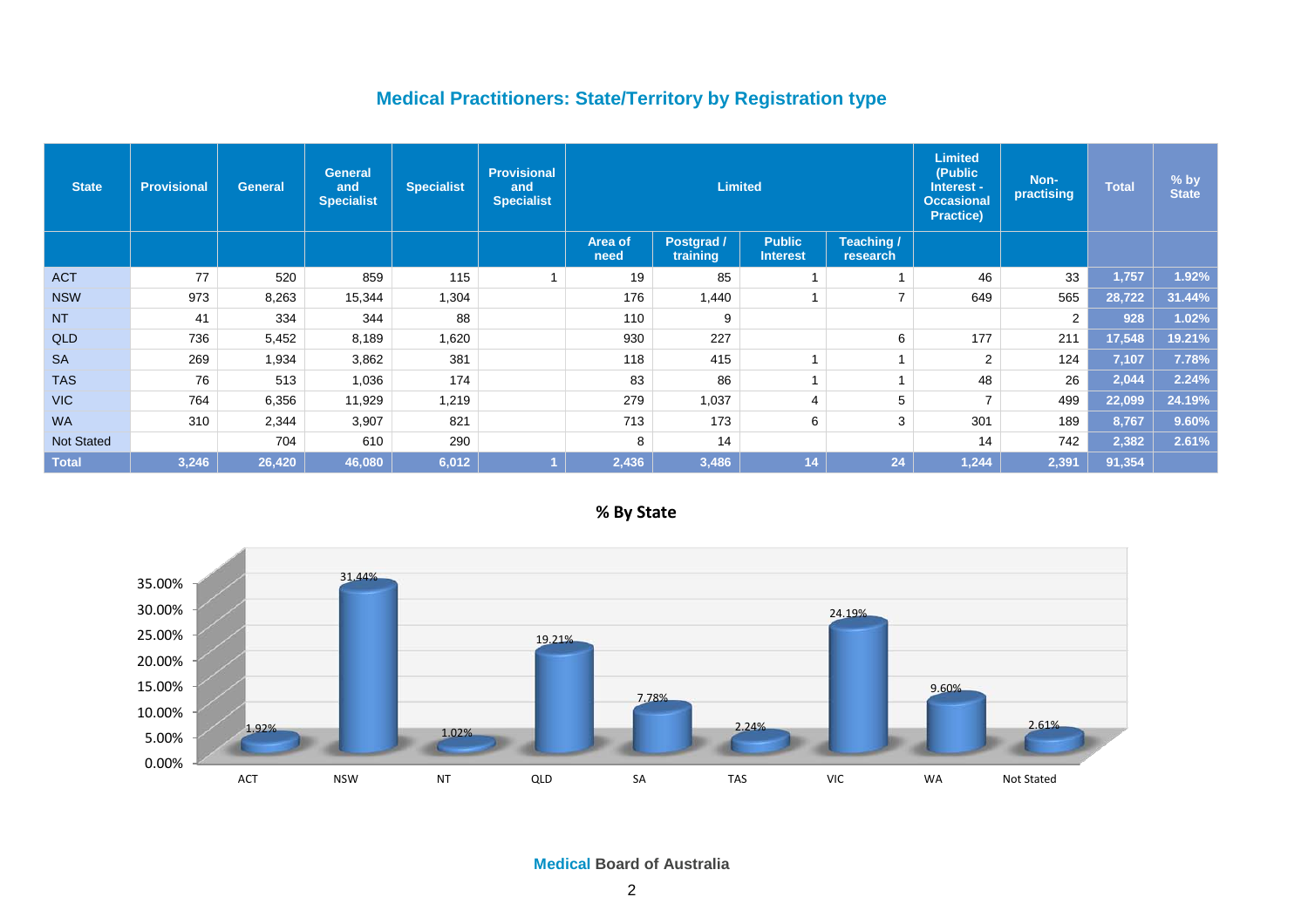#### **Medical practitioners: Age by Registration Type**

| <b>Age Group</b>  | <b>Provisional</b> | <b>General</b> | <b>General</b><br>and<br><b>Specialist</b> | <b>Specialist</b> | <b>Provisional</b><br>and<br><b>Specialist</b> | <b>Limited</b>  |                               |                                  |                               | <b>Limited</b><br>(Public Interest -<br><b>Occasional Practice)</b> | Non-<br>practising | <b>Total</b> | $%$ by<br>Age<br><b>Group</b> |
|-------------------|--------------------|----------------|--------------------------------------------|-------------------|------------------------------------------------|-----------------|-------------------------------|----------------------------------|-------------------------------|---------------------------------------------------------------------|--------------------|--------------|-------------------------------|
|                   |                    |                |                                            |                   |                                                | Area of<br>need | <b>Postgrad</b><br>/ training | <b>Public</b><br><b>Interest</b> | <b>Teaching</b><br>/ research |                                                                     |                    |              |                               |
| $21 - 25$         | 1,177              | 640            |                                            |                   |                                                | 16              | 13                            |                                  |                               |                                                                     |                    | 1,846        | 2.02%                         |
| $26 - 30$         | 1,390              | 7,620          | 38                                         | 19                |                                                | 595             | 694                           |                                  | $\overline{2}$                |                                                                     | 46                 | 10,404       | 11.39%                        |
| $31 - 35$         | 376                | 7,759          | 1,939                                      | 319               |                                                | 441             | 1,064                         |                                  | 3                             | $\overline{2}$                                                      | 148                | 12,051       | 13.19%                        |
| $36 - 40$         | 156                | 3,901          | 5,597                                      | 967               |                                                | 450             | 979                           |                                  | 6                             | $\overline{4}$                                                      | 245                | 12,306       | 13.47%                        |
| $41 - 45$         | 71                 | 2,040          | 6,296                                      | 1,379             |                                                | 355             | 444                           | 2                                | $\overline{2}$                | 10                                                                  | 222                | 10,821       | 11.84%                        |
| $46 - 50$         | 57                 | 1,455          | 6,726                                      | 1,317             |                                                | 247             | 180                           | 2                                | 3                             | 10                                                                  | 214                | 10,211       | 11.18%                        |
| $51 - 55$         | 12                 | 1,078          | 7,204                                      | 951               |                                                | 155             | 68                            |                                  | $\overline{2}$                | 20                                                                  | 225                | 9,716        | 10.64%                        |
| $56 - 60$         | $\overline{7}$     | 726            | 6,457                                      | 568               |                                                | 87              | 25                            | 2                                | 3                             | 29                                                                  | 196                | 8,100        | 8.87%                         |
| $61 - 65$         |                    | 484            | 5,116                                      | 301               |                                                | 61              | 15                            | 4                                | $\overline{2}$                | 64                                                                  | 197                | 6,244        | 6.83%                         |
| $66 - 70$         |                    | 309            | 3,521                                      | 125               |                                                | 23              | 3                             | 3                                |                               | 203                                                                 | 213                | 4,400        | 4.81%                         |
| $71 - 75$         |                    | 196            | 1,833                                      | 49                |                                                | 5               |                               |                                  |                               | 260                                                                 | 231                | 2,574        | 2.82%                         |
| $76 - 80$         |                    | 101            | 813                                        | 11                |                                                |                 |                               |                                  |                               | 254                                                                 | 187                | 1,367        | 1.50%                         |
| $81 - 85$         |                    | 69             | 383                                        | 4                 |                                                |                 |                               |                                  |                               | 245                                                                 | 148                | 850          | 0.93%                         |
| $86 +$            |                    | 37             | 134                                        |                   |                                                |                 |                               |                                  |                               | 142                                                                 | 114                | 428          | 0.47%                         |
| <b>Not Stated</b> |                    | 5              | 23                                         |                   |                                                |                 | $\overline{ }$                |                                  |                               | $\overline{ }$                                                      | 5                  | 36           | 0.04%                         |
| <b>Total</b>      | 3,246              | 26,420         | 46,080                                     | 6,012             |                                                | 2,436           | 3,486                         | 14                               | 24                            | 1,244                                                               | 2,391              | 91,354       |                               |

**% By Age Group**

<span id="page-2-0"></span>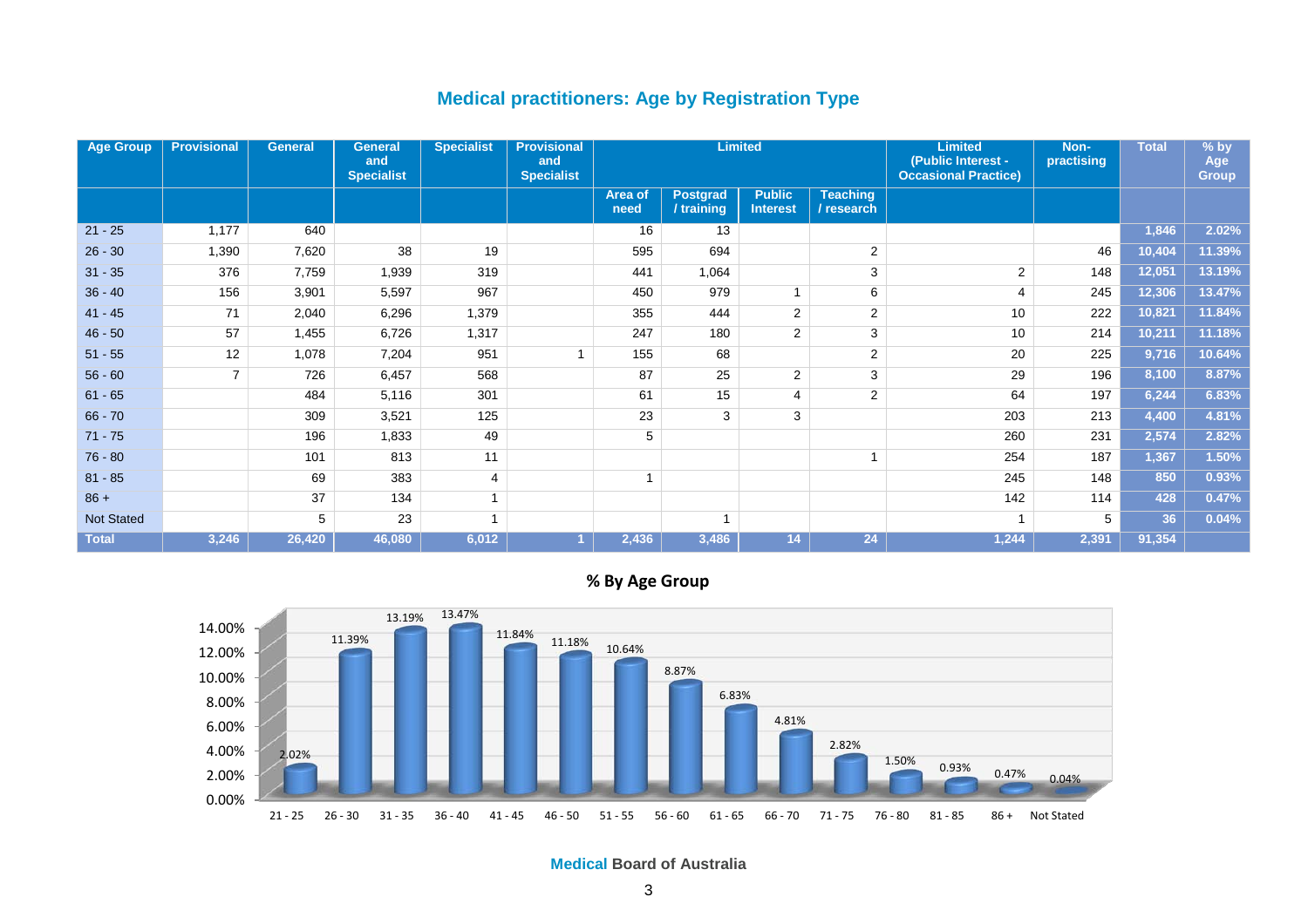## **Medical practitioners: Gender by State/Territory by Registration Type**

<span id="page-3-0"></span>

| <b>Sex</b>    | <b>State</b>         | <b>Provisional</b> | <b>General</b> | <b>General</b><br>and<br><b>Specialist</b> | <b>Specialist</b> | <b>Provisional</b><br>and<br><b>Specialist</b> | <b>Limited</b>  |                        |                                  |                               | <b>Limited</b><br>(Public Interest -<br><b>Occasional Practice)</b> | Non-<br>practising | <b>Total</b><br><b>Count</b> | $%$ by<br>Sex by<br><b>State</b> |
|---------------|----------------------|--------------------|----------------|--------------------------------------------|-------------------|------------------------------------------------|-----------------|------------------------|----------------------------------|-------------------------------|---------------------------------------------------------------------|--------------------|------------------------------|----------------------------------|
|               |                      |                    |                |                                            |                   |                                                | Area of<br>need | Postgrad<br>/ training | <b>Public</b><br><b>Interest</b> | <b>Teaching</b><br>/ research |                                                                     |                    |                              |                                  |
|               | <b>ACT</b>           | 45                 | 260            | 318                                        | 37                | $\mathbf{1}$                                   | 8               | 35                     |                                  | $\mathbf{1}$                  | 12                                                                  | 14                 | 731                          | 0.8%                             |
|               | <b>NSW</b>           | 544                | 4,143          | 4,927                                      | 420               |                                                | 51              | 638                    |                                  |                               | 134                                                                 | 223                | 11,080                       | 12.13%                           |
|               | <b>NT</b>            | 25                 | 193            | 151                                        | 29                |                                                | 44              | 3                      |                                  |                               |                                                                     | $\overline{1}$     | 446                          | 0.49%                            |
|               | QLD                  | 389                | 2,510          | 2,657                                      | 503               |                                                | 375             | 88                     |                                  | $\mathbf{1}$                  | 23                                                                  | 79                 | 6,625                        | 7.25%                            |
|               | <b>SA</b>            | 143                | 970            | 1,202                                      | 104               |                                                | 35              | 162                    |                                  | $\mathbf{1}$                  |                                                                     | 37                 | 2,654                        | 2.91%                            |
| Female        | <b>TAS</b>           | 37                 | 262            | 362                                        | 52                |                                                | 29              | 40                     |                                  | $\mathbf{1}$                  | $\,6\,$                                                             | $\overline{7}$     | 796                          | 0.87%                            |
|               | <b>VIC</b>           | 425                | 3,275          | 3,954                                      | 377               |                                                | 79              | 458                    | $\mathbf{1}$                     | $\overline{c}$                |                                                                     | 180                | 8,751                        | 9.58%                            |
|               | <b>WA</b>            | 178                | 1,220          | 1,254                                      | 258               |                                                | 322             | 65                     | $\mathbf{3}$                     | $\overline{2}$                | 52                                                                  | 74                 | 3,428                        | 3.75%                            |
|               | Not<br>Stated        |                    | 262            | 169                                        | 73                |                                                | 3               | 6                      |                                  |                               | $\overline{4}$                                                      | 275                | 792                          | 0.87%                            |
|               | Sub<br>total         | 1,786              | 13,095         | 14,994                                     | 1,853             | $\overline{1}$                                 | 946             | 1,495                  | $\overline{4}$                   | 8                             | 231                                                                 | 890                | 35,303                       | 38.64%                           |
|               | <b>ACT</b>           | 32                 | 260            | 541                                        | 78                |                                                | 11              | 50                     | $\mathbf{1}$                     |                               | 34                                                                  | 19                 | 1,026                        | 1.12%                            |
|               | <b>NSW</b>           | 428                | 4,120          | 10,416                                     | 883               |                                                | 125             | 801                    | $\mathbf{1}$                     | $\overline{7}$                | 515                                                                 | 342                | 17,638                       | 19.31%                           |
|               | <b>NT</b>            | 16                 | 141            | 193                                        | 59                |                                                | 66              | 6                      |                                  |                               |                                                                     | $\mathbf{1}$       | 482                          | 0.53%                            |
|               | QLD                  | 347                | 2,942          | 5,532                                      | 1,117             |                                                | 555             | 139                    |                                  | $\,$ 5 $\,$                   | 154                                                                 | 132                | 10,923                       | 11.96%                           |
|               | <b>SA</b>            | 126                | 959            | 2,660                                      | 277               |                                                | 83              | 253                    | $\mathbf{1}$                     |                               | $\overline{2}$                                                      | 87                 | 4,448                        | 4.87%                            |
| Male          | <b>TAS</b>           | 39                 | 251            | 674                                        | 122               |                                                | 54              | 46                     | $\mathbf{1}$                     |                               | 42                                                                  | 19                 | 1,248                        | 1.37%                            |
|               | <b>VIC</b>           | 339                | 3,080          | 7,975                                      | 842               |                                                | 200             | 577                    | 3                                | 3                             | $\overline{7}$                                                      | 319                | 13,345                       | 14.61%                           |
|               | <b>WA</b>            | 132                | 1,123          | 2,653                                      | 563               |                                                | 390             | 108                    | 3                                | $\mathbf{1}$                  | 249                                                                 | 115                | 5,337                        | 5.84%                            |
|               | Not<br>Stated        |                    | 441            | 441                                        | 217               |                                                | 5               | 8                      |                                  |                               | 10                                                                  | 467                | 1,589                        | 1.74%                            |
|               | Sub<br>total         | 1,459              | 13,317         | 31,085                                     | 4,158             |                                                | 1,489           | 1,988                  | 10                               | 16                            | 1,013                                                               | 1,501              | 56,036                       | 61.34%                           |
|               | <b>NSW</b>           | $\mathbf{1}$       |                | -1                                         | $\mathbf{1}$      |                                                |                 | $\mathbf{1}$           |                                  |                               |                                                                     |                    | $\overline{4}$               | 0.0%                             |
|               | <b>SA</b>            |                    | 5              |                                            |                   |                                                |                 |                        |                                  |                               |                                                                     |                    | $\overline{5}$               | 0.01%                            |
|               | <b>VIC</b>           |                    | $\mathbf{1}$   |                                            |                   |                                                |                 | $\overline{2}$         |                                  |                               |                                                                     |                    | $\overline{3}$               | 0.0%                             |
| <b>Not</b>    | <b>WA</b>            |                    | $\mathbf{1}$   |                                            |                   |                                                | $\mathbf{1}$    |                        |                                  |                               |                                                                     |                    | $\overline{2}$               | 0.0%                             |
| <b>Stated</b> | Not<br><b>Stated</b> |                    | $\mathbf{1}$   |                                            |                   |                                                |                 |                        |                                  |                               |                                                                     |                    | $\overline{1}$               | 0.0%                             |
|               | Sub<br>total         | 1                  | 8              | 1                                          | $\overline{1}$    |                                                | $\overline{1}$  | 3                      |                                  |                               |                                                                     |                    | 15                           | 0.02%                            |
| <b>Total</b>  |                      | 3,246              | 26,420         | 46,080                                     | 6,012             | $\blacktriangleleft$                           | 2,436           | 3,486                  | 14 <sup>°</sup>                  | 24                            | 1,244                                                               | 2,391              | 91,354                       |                                  |